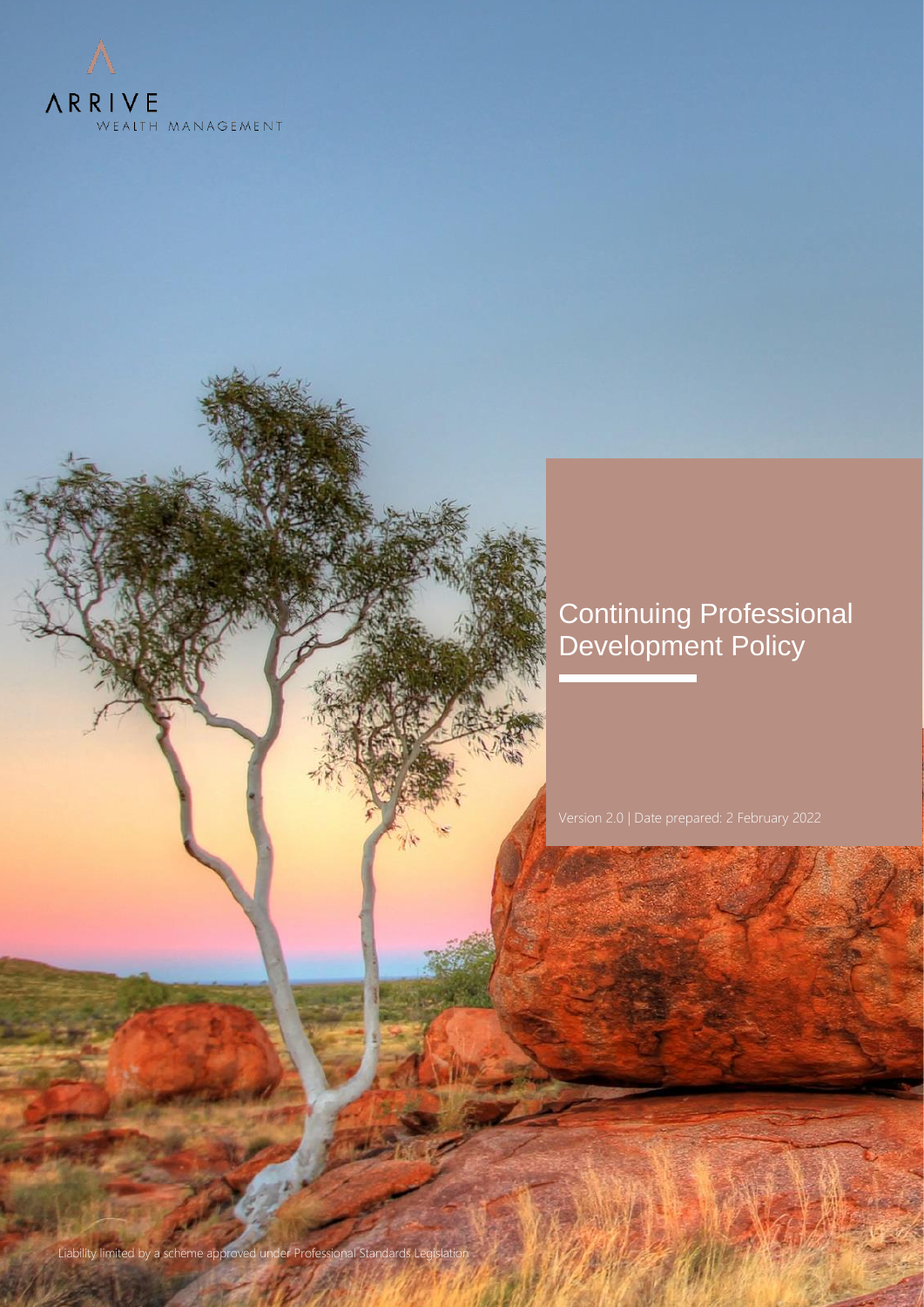### **Overview**

The purpose of this CPD Policy is to set out the information required to be in a CPD policy by the *Corporations (Relevant Providers Continuing Professional Development Standard) Determination 2018* (the 2018 Determination). The 2018 Determination is a legislative instrument, which was previously made by the Financial Adviser Standards and Ethics Authority (FASEA) pursuant to powers under the *Corporations Act 2001*. With the introduction of the *Financial Sector Reform (Hayne Royal Commission Response – Better Advice) Act 2021*, FASEA will no longer exist from 1 January 2022. However, section 1684M of the *Corporations Act 2001* (as inserted by *Financial Sector Reform (Hayne Royal Commission Response – Better Advice) Act 2021*) preserves the 2018 Determination until it is repealed and remade by the relevant Minister. The *Corporations (Relevant Providers – Education and Training Standards) Determination 2021* (the 2021 Determination) also updates the 2018 Determination with additional requirements for financial advisers who provide a tax (financial) advice service.

When we use the term, "CPD", we mean "Continuing Professional Development".

When we use the term "financial adviser", we mean a person who is authorised by Arrive Capital Pty Ltd (Arrive Capital / the Licensee) to provide personal advice to retail clients in relation to financial products other than basic banking products, general insurance products and consumer credit insurance.

A tax (financial) adviser is a financial adviser who, as part of their advice, works out or advises the client about their tax liabilities, obligations or entitlements under a tax law, in circumstances where the client is likely to rely on the information or advice for tax purposes.

The Licensee adopted the current version of this CPD policy on 2 February 2022.

## Our CPD year

We organise our CPD in 12-month stretches. Our CPD year runs from 1 July to 30 June.

#### Assisting financial advisers

The Licensee will make appropriate resources and opportunities available to the financial adviser to enable the financial adviser to meet all relevant CPD requirements, including those imposed by the 2018 **Determination** 

This includes undertaking activities to assist financial advisers to meet their CPD requirements, including maintaining CPD Plans and Registers.

The Licensee also provides CPD opportunities to financial advisers – for example, by providing CPD activities internally or funding attendance at external CPD activities. Where a financial adviser is affected by unexpected circumstances which significantly affect their work hours, the Licensee will provide additional assistance to help them meet their CPD requirements.

#### CPD Plans

Each financial adviser is required to record their CPD activity via their account with Kaplan Ontrack, which may also be referred to as a CPD Register. The Licensee will keep all records for seven years from the end of each CPD year.

The financial adviser's CPD Plan will specify:

- individual overall CPD target (minimum 40 hours);
- minimum requirements in each CPD area; and
- any other specific requirements that must be met.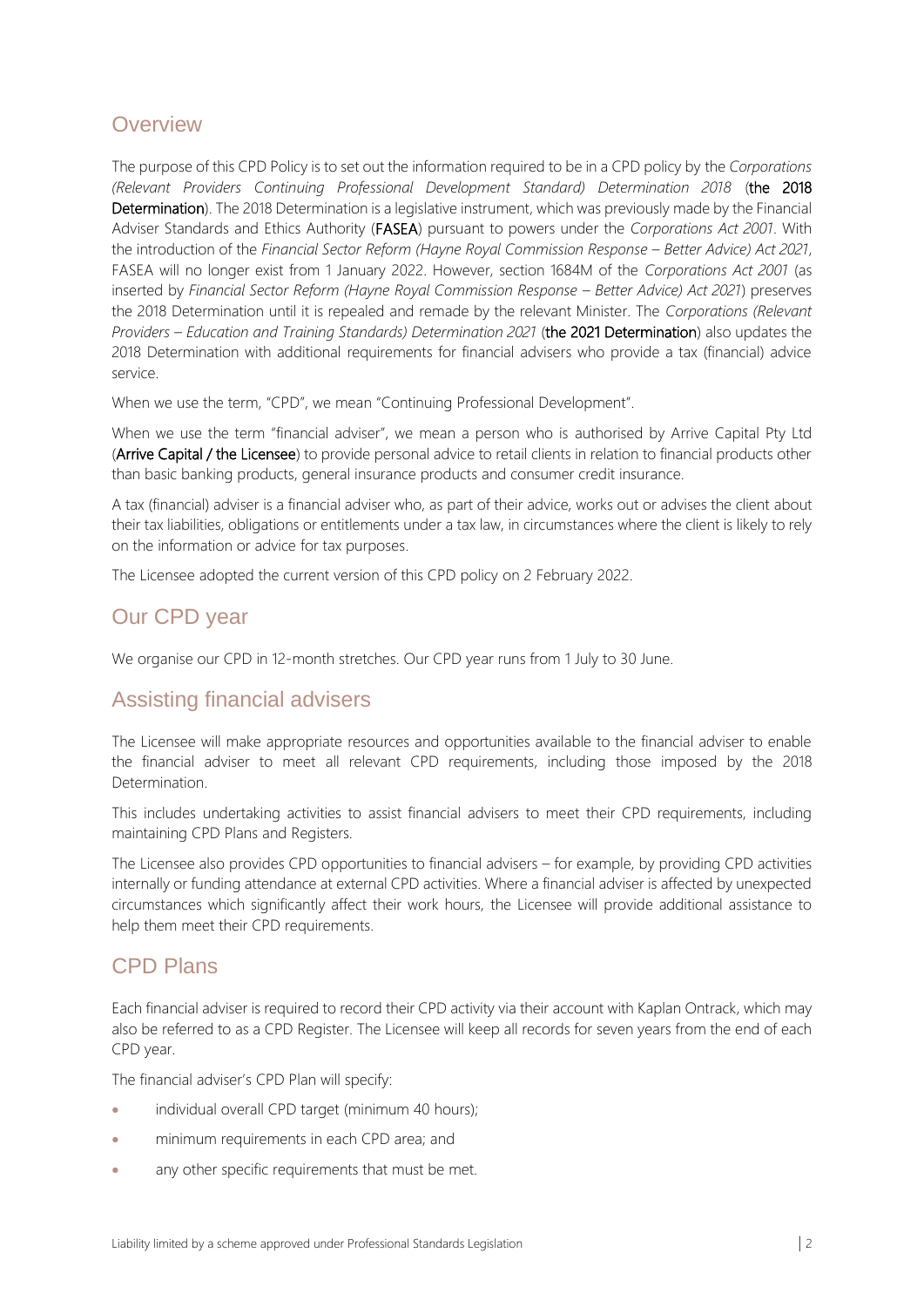Each financial adviser is responsible for ensuring they complete the required hours detailed in their CPD Plan and required by the 2018 Determination by the end of the CPD year.

Before the start of each CPD year, each financial adviser is required by law to prepare a CPD Plan for themselves for the new CPD year. The CPD Plan will be prepared and recorded through their account with Kaplan Ontrack, and may be amended throughout the CPD year as required.

The Licensee will assist each financial adviser to meet this requirement. This will be done by the Responsible Manager(s) preparing a CPD Plan and Register for each financial adviser for each CPD year before the start of that CPD year.

In preparing each CPD Plan and Register, the Responsible Manager(s) will take into account:

- the minimum CPD requirements imposed by the 2018 Determination;
- performance of the financial adviser over the previous 12-month period; and
- the needs of the Licensee.

The CPD Plan and Register will also identify areas in which the financial adviser needs or would like to improve, develop and extend their competence, knowledge and skills, and will describe the qualifying CPD activities the financial adviser will complete during the CPD year in order to address these areas.

Where relevant, the CPD Plan and Register will also address specific requirements for:

- Responsible Manager(s);
- professional body requirements (CAANZ, SMSF Association, The Tax Institute, FPA, etc.);
- tax agent registration; and
- any other requirements.

The law requires the Licensee to monitor the implementation of each financial adviser's CPD Plan. On a quarterly basis, the Responsible Manager(s) will run the 'CPD Progress Report' from Kaplan Ontrack that details the CPD progress of each financial adviser. This report will be presented at each Compliance Committee meeting to ensure financial advisers are on track to complete their CPD in line with their CPD Plan.

When a person becomes a financial adviser for the first time and it is after the start of the Licensee's CPD year, whether they are joining the Licensee at that point or have been with the Licensee during their "provisional relevant provider" year, the Licensee will prepare a CPD Plan and Register for that financial adviser no later than three months after the person becomes a financial adviser.

#### Career breaks

Where a financial adviser has not been practising, or has not been authorised, as a financial adviser for a continuous period of two years or more, the law states that a financial adviser can only resume practice under our Australian Financial Services Licence (AFSL) once the Licensee approves their CPD Plan for the first year after them resuming practice.

We will only approve a CPD Plan in these circumstances where we are satisfied that the plan is appropriate to address gaps in the financial adviser's competence, knowledge and skills arising from the financial adviser's absence from practice.

The preparation and approval of the CPD Plan will be made by the Responsible Manager(s) of the Licensee. The Responsible Manager(s) will consider:

- an opinion from the financial adviser as to their areas of need;
- the areas in which the financial adviser previously practised, and in which they are now expected to practice; and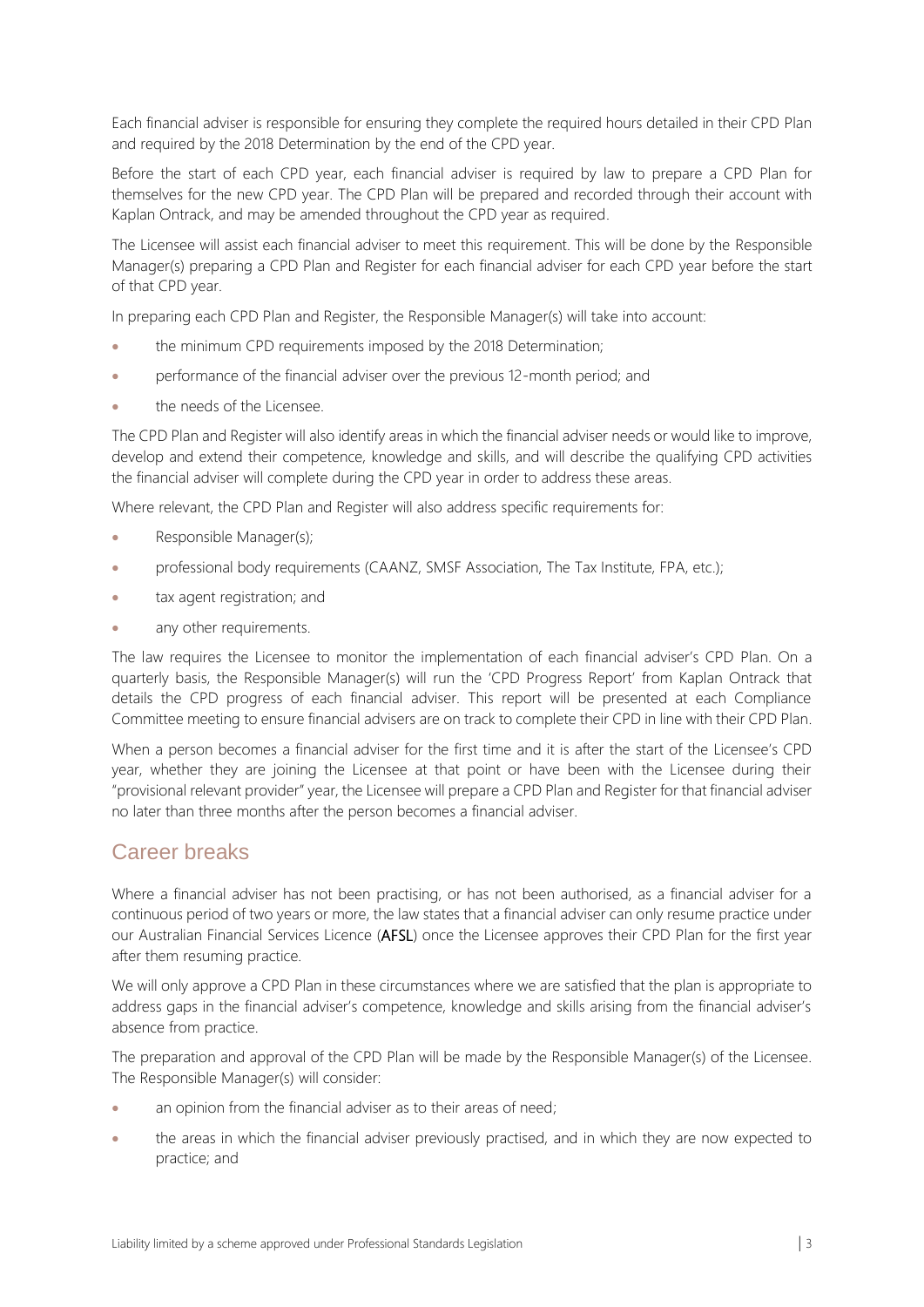• the developments since the financial adviser ceased practice or ceased being authorised, in relation to products, markets, technology and regulation, in light of the financial adviser's previous and expected areas of practice.

The CPD Plan will identify areas in which the financial adviser will improve, develop and extend their competence, knowledge and skills. It will describe the qualifying CPD activities the financial adviser will complete during the CPD year in order to address these areas.

## Assessment and approval of CPD activities

An activity which a financial adviser may put towards meeting their CPD requirements is known as a "qualifying CPD activity".

The law requires the Licensee to approve enough qualifying CPD activities to enable each financial adviser to ensure that 70 per cent of their minimum number of CPD hours are acquired from activities approved by the Licensee. In order to approve an activity, the Licensee must be satisfied that the activity is a qualifying CPD activity.

Formal relevant education provided by one of the following entities automatically amounts to a qualifying CPD activity without consideration of further criteria (formal qualifying CPD activity):

- an entity registered under the *Territory Education Quality and Standards Agency Act 2011*;
- a training organisation listed on the National Register as a registered training organisation, as described in the *National Vocational Education and Training Regulator Act 2011* (and corresponding State legislation); or
- a professional association.

Formal qualifying CPD activities include:

- a degree or equivalent qualification approved under the *Corporations (Relevant Providers Degrees, Qualifications and Courses Standard) Determination 2018*;
- education or training provided or approved by a professional association such as Chartered Accountants Australia and New Zealand (CAANZ) or the Financial Planning Association of Australia (FPA); and
- formal education, training or study towards qualifications or designations relevant to practice as a financial adviser.

An activity will also be a qualifying CPD activity if it:

- is in a CPD area set out in the 2018 Determination or, for tax (financial) advisers, the 2021 Determination;
- has sufficient intellectual or practical content;
- the activity primarily deals with matters related to the provision of financial product advice, financial advice services, and financial advice business;
- except where the activity is professional or technical reading, the activity is led or conducted by one or more persons who are appropriate and have sufficient standing, expertise, academic qualifications and/or practical experience; and
- is designed to enhance financial advisers' knowledge and skills in areas that are relevant to the provision of financial product advice and financial advice services.

Any CPD activity completed within Kaplan Ontrack is automatically approved by the Kaplan assessors. If the financial adviser would like to have an External CPD Activity considered as part of their CPD Plan, it is the financial adviser's responsibility to upload evidence of the external training via their account with Kaplan Ontrack and email the Responsible Manager(s) with the relevant supporting documentation for approval.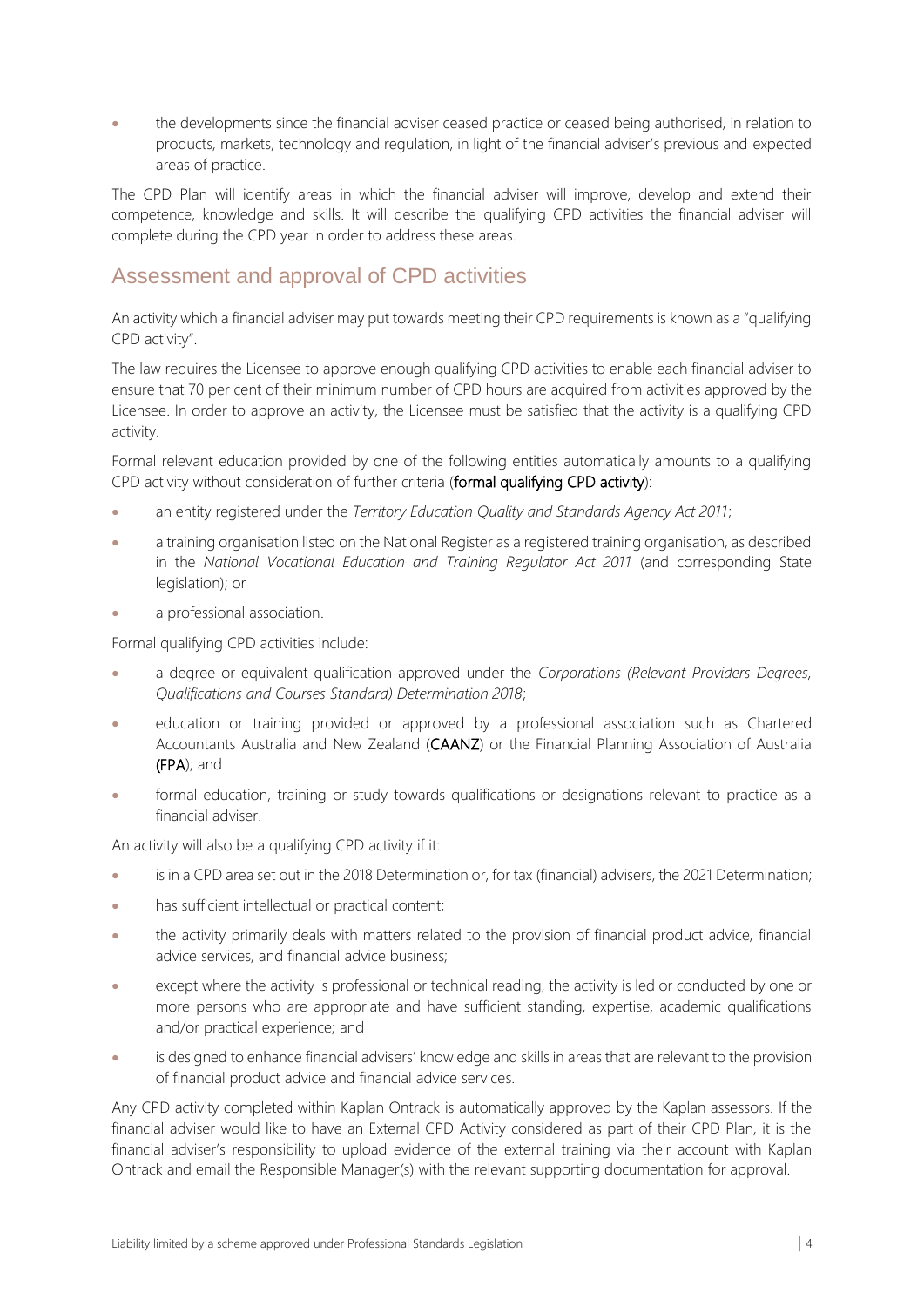When deciding whether to approve a qualifying CPD activity, the Responsible Manager(s) will consider:

- whether the activity is a formal qualifying CPD activity;
- where the activity is not a formal qualifying CPD activity, whether it is nevertheless, in the view of the Responsible Manager(s), a qualifying CPD activity pursuant to the five bullet points above (the criteria); and
- where the activity is, in the opinion of the Responsible Manager(s), a qualifying CPD activity, whether the Licensee should approve it.

When assessing whether an activity meets the criteria, the Responsible Manager(s) will consider:

- the qualifications and/or reputation of the provider of the CPD activity (both the individual and, where relevant, the business on behalf of which the training is provided); and
- any course outline or learning outcomes provided by the provider.

If approved, the relevant hours will be credited towards the financial adviser's CPD Plan and count towards satisfaction of the minimum 40 hours.

For financial advisers other than tax (financial) advisers, the CPD areas set out in the 2018 Determination are as follows.

| <b>CPD</b> area                                     | <b>Content of CPD activity</b>                                                                                                                                                                                                                                                    |
|-----------------------------------------------------|-----------------------------------------------------------------------------------------------------------------------------------------------------------------------------------------------------------------------------------------------------------------------------------|
| Technical competence                                | The activity is designed to enhance participants' technical proficiency and ability to<br>develop and provide advice strategies that are appropriate to the objectives,<br>financial situation and needs of different classes of retail clients.                                  |
| Client care and practice                            | The activity is designed to enhance participants' ability to act as a client-centric<br>practitioner in advising retail clients.                                                                                                                                                  |
| Regulatory compliance<br>and<br>consumer protection | The activity is designed to enhance participants' understanding of applicable legal<br>obligations and how to comply with them.                                                                                                                                                   |
| Professionalism and ethics                          | The activity is designed to enhance participants' capacity to act as an ethical<br>professional.                                                                                                                                                                                  |
| General                                             | The activity is designed to maintain and extend participants' professional capabilities,<br>knowledge and skills, including keeping up to date with regulatory, technical and<br>other relevant developments, but is not in an area referred to in another item in this<br>table. |

For tax (financial) advisers, from 1 January 2023, the CPD areas set out in the 2021 Determination are as follows.

| <b>CPD</b> area                                     | <b>Content of CPD activity</b>                                                                                                                                                                                                                                                                            |
|-----------------------------------------------------|-----------------------------------------------------------------------------------------------------------------------------------------------------------------------------------------------------------------------------------------------------------------------------------------------------------|
| Technical competence<br>(general)                   | The activity is designed to enhance participants' technical proficiency (other than in<br>relation to Australian commercial and taxation laws) and ability to develop and<br>provide advice strategies that are appropriate to the objectives, financial situation                                        |
|                                                     | and needs of different classes of retail clients.                                                                                                                                                                                                                                                         |
| Technical<br>competence<br>(tax-<br>specific)       | The activity is designed to enhance participants' technical proficiency relating to<br>Australia's commercial and taxation laws and ability to develop and provide advice<br>strategies that are appropriate to the objectives, financial situations and needs of<br>different classes of retail clients. |
| Client care and practice                            | The activity is designed to enhance participants' ability to act as a client-centric<br>practitioner in advising retail clients.                                                                                                                                                                          |
| Regulatory compliance<br>and<br>consumer protection | The activity is designed to enhance participants' understanding of applicable legal<br>obligations and how to comply with them.                                                                                                                                                                           |
| Professionalism and ethics                          | The activity is designed to enhance participants' capacity to act as an ethical<br>professional.                                                                                                                                                                                                          |
| General                                             | The activity is designed to maintain and extend participants' professional capabilities,<br>knowledge and skills, including keeping up to date with regulatory, technical and<br>other relevant developments, but is not in an area referred to in another item in this<br>table.                         |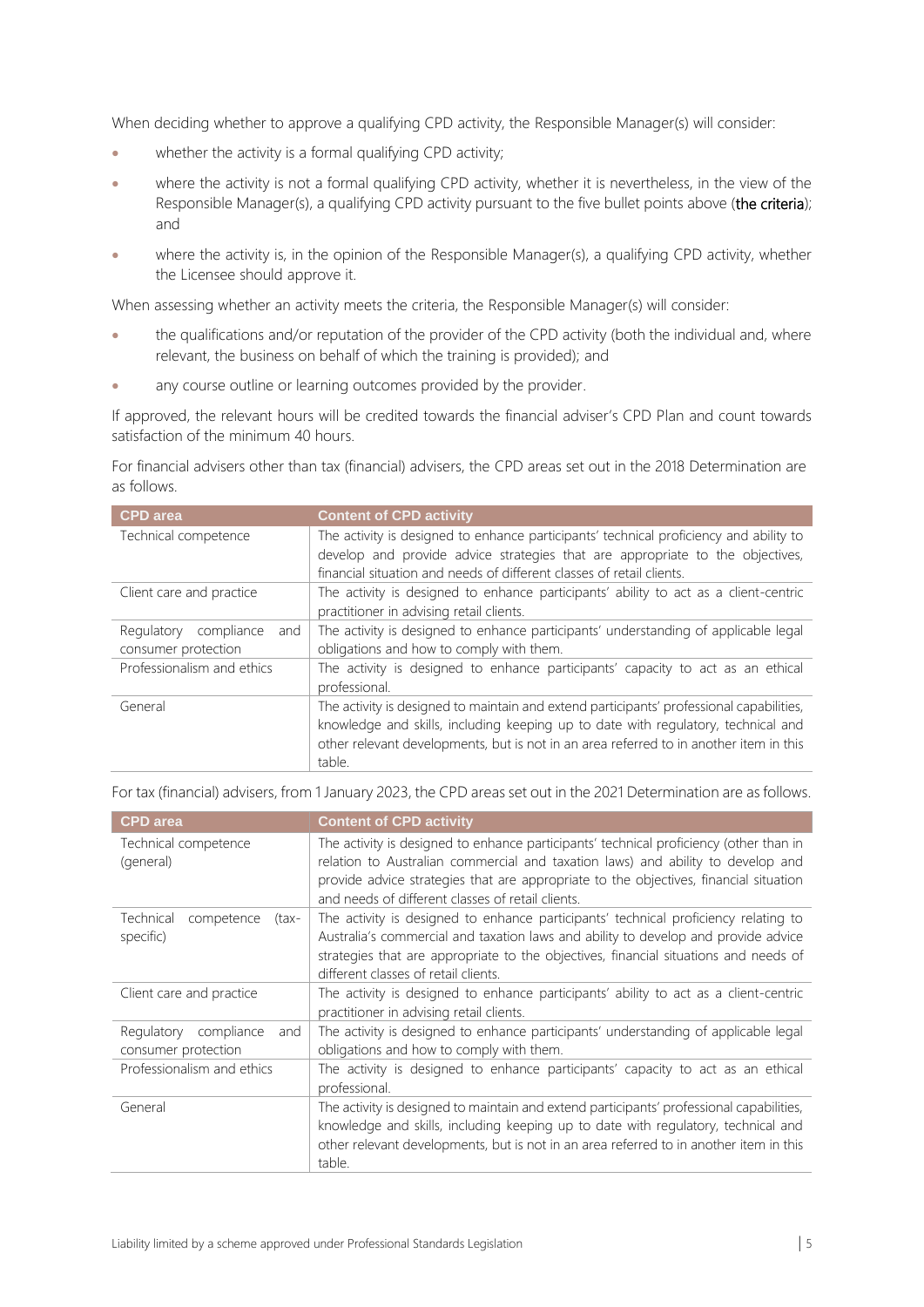When approving a qualifying CPD activity, the Licensee will specify the maximum number of hours that can be counted for that activity. If a CPD activity can count across more than one CPD area, the Licensee will count it as being in the CPD area to which it predominantly relates. The Licensee will ensure that there is no double counting of hours.

## CPD hours

The law requires a financial adviser to complete at least 40 hours of qualifying CPD activities each CPD year. The law allows for this number to be reduced to 36 hours for part-time financial advisers in special circumstances, with the prior written consent of the Licensee.

In accordance with the legal requirements, the Licensee requires its financial advisers to complete at least 40 CPD hours per CPD year. Part-time financial advisers wishing to reduce their CPD hours to 36 hours per year may apply to the Licensee for consent to do so, setting out the reasons why the financial adviser's particular circumstances justify the reduction in hours. If the Licensee is satisfied that the financial adviser's circumstances justify the reduction, it will provide consent in writing to the reduction. This assessment and, if appropriate, provision of consent, will be done by the Responsible Manager(s).

At least 70 per cent of the minimum number of hours must be spent on qualifying CPD activities approved by the Licensee. In usual situations, this will amount to 28 hours. For part-time financial advisers authorised to do 36 hours per year, this amounts to 25.2 hours.

Each financial adviser's qualifying CPD activities must include:

- five hours in technical competence;
- five hours in client care and practice;
- five hours in regulatory compliance and consumer protection; and
- nine hours in professionalism and ethics.

For each tax (financial) adviser, from 1 January 2023, instead of five hours in technical competence, the tax (financial) adviser must complete:

- five hours in technical competence (general); and
- five hours in technical competence (tax-specific).

This is so, even where a financial adviser has received consent from the Licensee to complete only 36 hours for the CPD year.

A maximum of four hours may be claimed for professional or technical reading. A maximum of 30 hours may be claimed for formal qualifying CPD activities. See above under "Assessment and approval of CPD activities" for an explanation of what is meant by formal qualifying CPD activities.

A financial adviser who leads or conducts a qualifying CPD activity may count the number of hours preparing and delivering that activity.

# Tax Agent Services Act 2009 (**TASA**)

In conjunction with the abovementioned tax specific CPD activities, all financial advisers that are registered as a tax agent with the Tax Practitioners Board (TPB) (as opposed to being registered as a qualified tax relevant provider) are required to complete a minimum of 90 hours of Continuing Professional Education (CPE) over a three-year period with a minimum number of 10 hours per year to meet their obligations under the TASA, including the Code of Professional Conduct.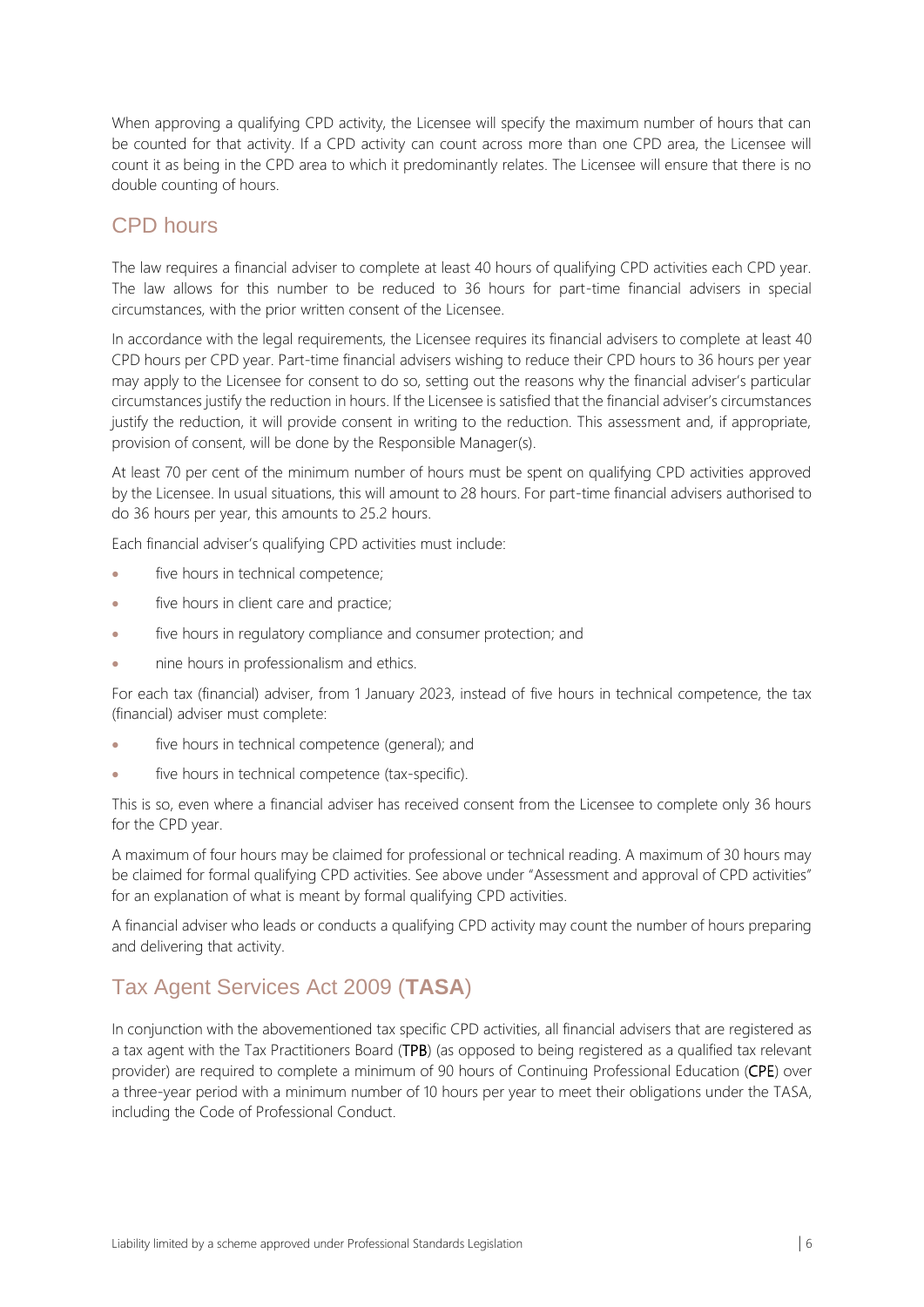The majority of learning content offered by Kaplan Ontrack is recognised as meeting the continuing professional education requirements of the TPB. As required, a financial adviser who is also a tax agent needs to make sure that they are completing the learning content available within Kaplan Ontrack to ensure they meet their TASA requirements.

## An adviser's first CPD year

For the first CPD year, each financial adviser is required to complete CPD hours adjusted proportionally in accordance with the number of hours for a normal CPD year. This means that the number of hours required in the first CPD year [where M is the number of months in the first CPD year]:

- for completion will be  $[40/12 \times M]$
- in each area will be:
	- o [5/12 x M] in technical competence
	- o [5/12 x M] in client care and practice
	- o [5/12 x M] in regulatory compliance and consumer protection
	- o [9/12 x M] in professionalism and ethics
- for a part-time financial adviser for whom the Licensee has given consent for a reduction in hours for the CPD year [36/12 x M]
- must include 70 per cent spent on qualifying CPD activities approved by the Licensee, this being [0.7 x 40/12 x M] hours
- for a part-time financial adviser for whom the Licensee has given consent for a reduction in hours for the CPD year, must include 70 per cent spent on qualifying CPD activities approved by the Licensee, this being [0.7 x 36/12 x M]
- can include up to [4/12 x M] hours of professional or technical reading
- can include up to [30/12 x M] hours of formal qualifying CPD activities.

#### Checking compliance

The law requires the Licensee to check the compliance of the:

- Licensee; and
- each financial adviser.

with this CPD policy, the 2018 Determination and the requirements set out in section 3-125(3) of the 2021 Determination. The Responsible Manager(s) will assess this quarterly and provide a report summarising their findings to the Compliance Committee in time for consideration at each quarterly Compliance Committee meeting.

This process will be assisted by the maintenance of CPD Plans and Registers by the Responsible Manager(s), and the provision of supporting documentation (such as certificates) to the Responsible Manager(s) by financial advisers upon completion of each activity, or on request by the Responsible Manager(s).

At each annual preparation of the following year's CPD Plans and Registers for financial advisers, the Responsible Manager(s) will conduct a further assessment as to whether each financial adviser has met their ongoing CPD requirements for the current CPD year.

From time to time, the Licensee may choose to engage an external service provider to conduct an assessment of the Licensee's CPD processes.